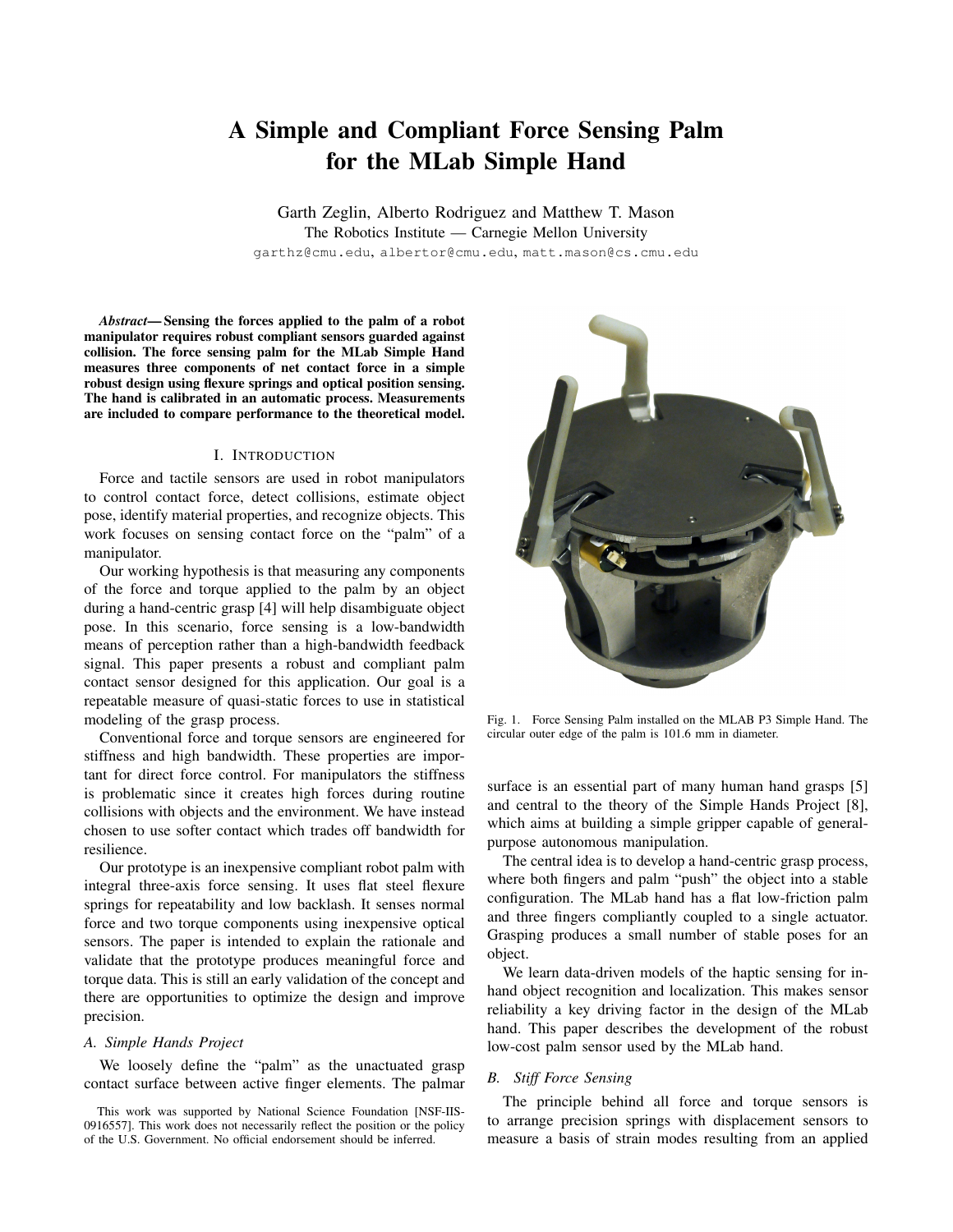force. The springs are typically stiff to minimize deflection and keep resonant frequencies high for high force measuring bandwidth. The small deflections minimize kinematic changes and allows the sensor to be treated as a rigid body rather than a joint.

The stiffness comes at a cost by requiring high-gain amplification and reducing the effectiveness of limit stops. The small displacements require the use of strain gages or piezoelectric sensors. These are not intrinsically expensive, but they do require stable high-gain differential amplification and thermal compensation, raising the complexity of the electronics.

All springs deform plastically above their limits, so all force sensors require protection if exposed to unbounded collision forces. Limit stops add a non-linear stiffness transition to limit deformation. High-stiffness force sensors require the stops to operate over very small displacements and be exceptionally stiff.

If an application can tolerate kinematic change and lower bandwidth, softer force sensors can mitigate collisions, reduce electronics complexity, and simplify overload protection. The sensor displacements become macroscopic and can be sensed with low-cost electronics. The limit stop design becomes easy since the natural structural stiffness is much higher than the elastic elements.

The primary disadvantage of low stiffness is the low bandwidth of dynamic sensing, with a proportionally lower resonant frequency and longer transient response. This is not a problem for our expected applications as long as transients still decay faster than the movement and sensing cycle.

### *C. Palm Working Principles*

The palm itself is a smooth rigid plate suspended on three springs, as illustrated in Figure 2. This structure displaces in response to normal force  $F_z$  and moments  $T_x$  and  $T_y$  around axes in the plane of the palm. The compliance structure uses three flat flexure springs. This allows the three degrees of freedom while providing rigidity to the tangential forces  $F_x$  and  $F_y$  and normal twisting moment  $F_z$ . The off-axis components produce minimal deflection since they load the flat springs in axial tension and compression and in shear across their wide axes, i.e., the directions in which they are quite stiff. The three components of deflection are sensed using three inexpensive optical transmissive photosensors by modulating light intensity with a moving film printed with a gradient pattern.

This morphology was motivated by the hand-centric design of the smooth palm. During grasps, objects slide and rotate across the palm, and so the tangential forces and twisting moment on the palm are low. The compliant structure design offers relatively rigid support for these forces and torques, and the optical sensors are insensitive in these directions.

### II. PROTOTYPE IMPLEMENTATION

This section describes our specific prototype as a prelude to the mechanical analysis in Section III. Figure 1 shows the force sensing palm installed on the MLAB Prototype 3



Fig. 2. Simplified diagram of the palm structure showing the palm plate suspended on three flat springs.



Fig. 3. Exploded view of force sensing palm, showing the attachment of the flat springs to the floating upper assembly and fixed base plate.

Simple Hand. Figure 3 shows an exploded view of the palm assembly alone, and Figure 4 illustrates the location of the essential components from a top perspective.

The exposed surface is the polished steel "Contact Plate." It is rigidly attached to the "Upper Plate" and this structure is suspended above the "Base Plate" on three flat springs. At the compression limit the spring mounts collide with the base plate to directly transmit contact forces into the hand structure and prevent spring damage.

The deflection of the palm structure is measured by three optical transmissive photosensors mounted on circuit boards attached to the base plate. These sensors each incorporate an infrared LED and phototransistor in a single housing. Each beam is modulated by a pattern on a piece of film glued to a slot in the upper plate. The pattern is chosen to be only sensitive to movements along the hand axis.

## III. MECHANICAL PROPERTIES

This section develops the mechanics of the sensing process and the contact stiffness function. Notably, the stiffness of the assembly varies radially with contact. The stiffest point is at the center when all three springs are equally engaged, and drops off radially toward the edges. This analysis will be used to justify the calibration procedure discussed in Section V.

### *A. Assumptions and Variables*

The following analysis assumes that a single contact is made with the palm surface exerting a pure normal force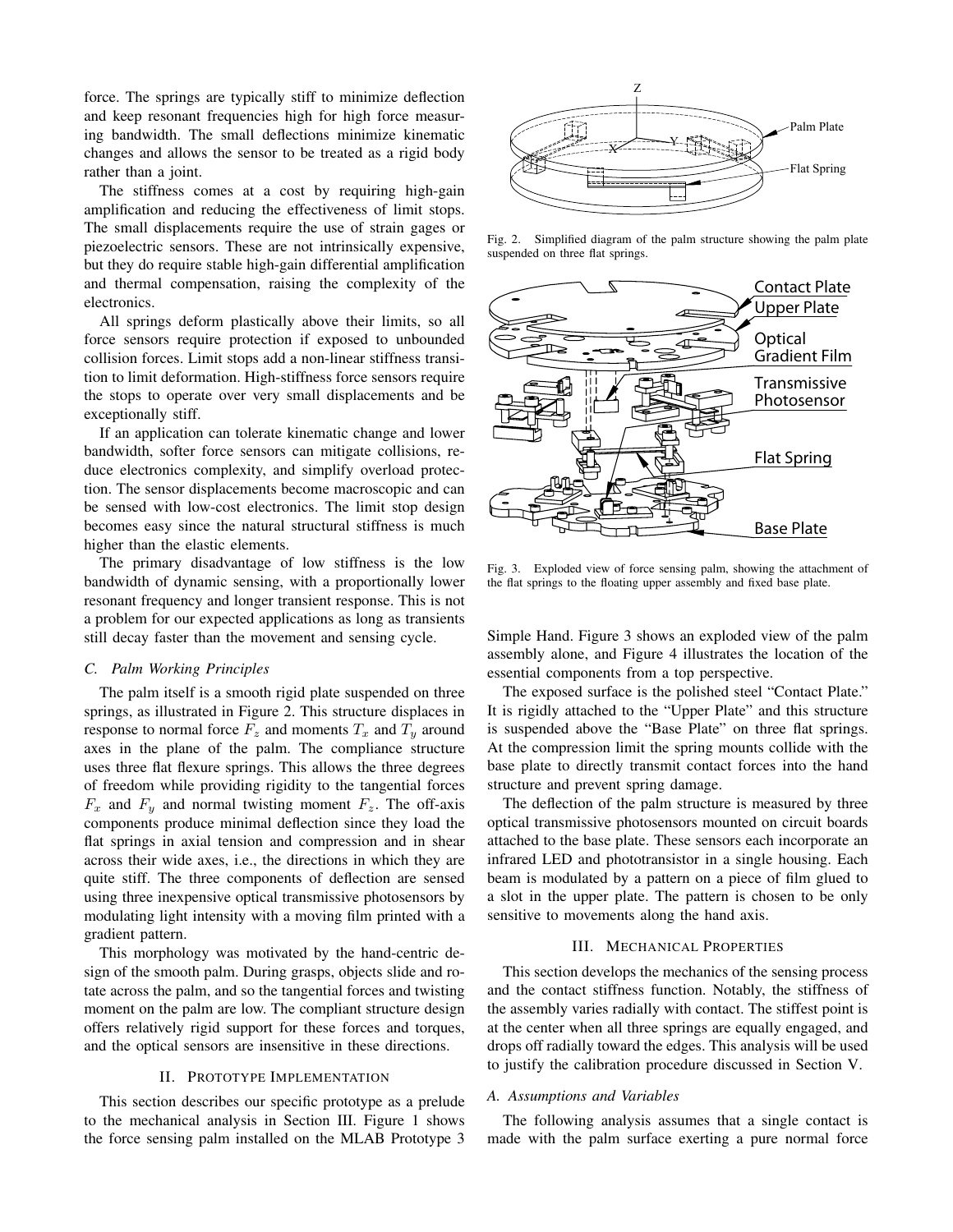

Fig. 4. Placement of essential palm components as viewed from above. The optical gradient films move with the upper structure in response to contact forces.

 $F_z$  at  $(x_f, y_f)$ , the location of the single contact in palm coordinates. The origin is defined to be the center of the palm surface in the undeflected state. Negative  $F<sub>z</sub>$  values represent forces which compress the palm.

The rotation of the palm is assumed to be negligible for the purposes of determining force directions. The front surface is assumed to remain planar and be described by a height field  $\Delta z(x, y)$ , where a negative displacement represents compression of the palm surface.

The flat suspension springs are modeled as ideal linear springs attached at three points at radius  $R$  from the palm center with equal angular spacing. The spring locations can be specified as vectors  $R_1, R_2, R_3$  in the palm coordinates.

 $K$  is the stiffness of a single spring in the Z direction. The three suspension springs apply reaction forces  $(F_1, F_2, F_3)$ upwards to the palm. These are also assumed to lie along Z.

The analysis is quasi-static and neglects the palm mass.

# *B. Single Contact Stiffness*

The stiffness of the palm for a single contact exerting a normal force varies with location, as illustrated by the fitted curve in Figure 8. The function is radially symmetric with the following form:

$$
k(x,y) = \frac{3KR^2}{2x^2 + 2y^2 + R^2}
$$
 (1)

This can be derived algebraically by constructing the force and torque equilibrium of the applied force and the three spring reaction forces:

$$
F_1 + F_2 + F_3 + F_z = 0 \tag{2}
$$

$$
(R_1 \times F_1) + (R_2 \times F_2) + (R_3 \times F_3) + [x_f, y_f] \times F_z = 0
$$
 (3)

If the springs are equally spaced at a constant radius  $R$ , and the orientation of the coordinates are chosen such that  $R_1$  lies on the X axis at  $(R, 0)$ , the spring forces are as follows:

| <b>Ouantity</b>      | Variable             | Value                |
|----------------------|----------------------|----------------------|
| maximum deflection   | $\Delta z_{\rm max}$ | $1.5 \text{ mm}$     |
| maximum force        | $F_{\rm max}$        | 15 N                 |
| spring steel modulus | E                    | $200 \cdot 10^9$ Pa  |
| yield strength       | $\sigma_y$           | $1014 \cdot 10^6$ Pa |
| free length          |                      | $25.5 \text{ mm}$    |
| width                |                      | $6.35$ mm            |
| thickness            |                      | $0.508$ mm           |

TABLE I FLAT SPRING PARAMETERS

$$
\begin{bmatrix} F_1 \\ F_2 \\ F_3 \end{bmatrix} = -\frac{F_z}{3R} \begin{bmatrix} R + 2x_f \\ (R - x_f + \sqrt{3}y_f) \\ (R - x_f - \sqrt{3}y_f) \end{bmatrix}
$$
 (4)

Each individual spring follows a linear constitutive relation  $F_n = K \Delta z_n$ . Applying this relation to find the spring displacements and solving for the palm plane yields the height function  $\Delta z(x, y)$  as a function of the applied force:

$$
\Delta z(x,y) = \frac{F_z(R^2 + 2x_f x + 2y_f y)}{3KR^2}
$$
 (5)

The stiffness at the point of contact is determined by the ratio  $F_z/\Delta z$ . The displacement at the contact point is thus:

$$
\Delta z = \frac{F_z (R^2 + 2x^2 + 2y^2)}{3KR^2}
$$
 (6)

Dividing  $F<sub>z</sub>$  by this quantity yields the stiffness function(1).

### IV. DESIGN DETAILS

This section provides further details on the design rationale behind the prototype palm sensor.

### *A. Springs*

Each spring is a flat rectilinear steel beam clamped in a mount at both ends. The "Fixed Mounts" each attach a spring end down to the base plate, and the "Free Mounts" each attach an opposite end to the upper plate. The maximum linear vertical travel is 1.5 mm. The total suspended mass is 167 grams.

The design parameters for the flat suspension springs are shown in Table I. The peak force was chosen based on experience with earlier versions of the hand. The peak deflection was chosen based on the size of the transmissive photosensors and a desire to keep the overall height of the device small. From these were developed the specified solution for spring size and properties.

The area moment  $I$  of a beam with rectangular crosssection is  $bd^3/12$ , with a section modulus  $Z = bd^2/6$ . The spring closely approximates a beam which is fixed at one end and guided at the other, since the clamp on each end constrains the bending to an "S" shape. This condition follows the relation  $\Delta z = FL^3/(12EI)$ . For the maximum displacement  $\Delta z_{\text{max}}$ , the calculated maximum force  $F_{\text{max}}$ is equal to 15.06 N, very close to the design goal. In this condition, the stress  $\sigma = FL/(2Z)$  is  $7.03 \cdot 10^8$  Pa, so the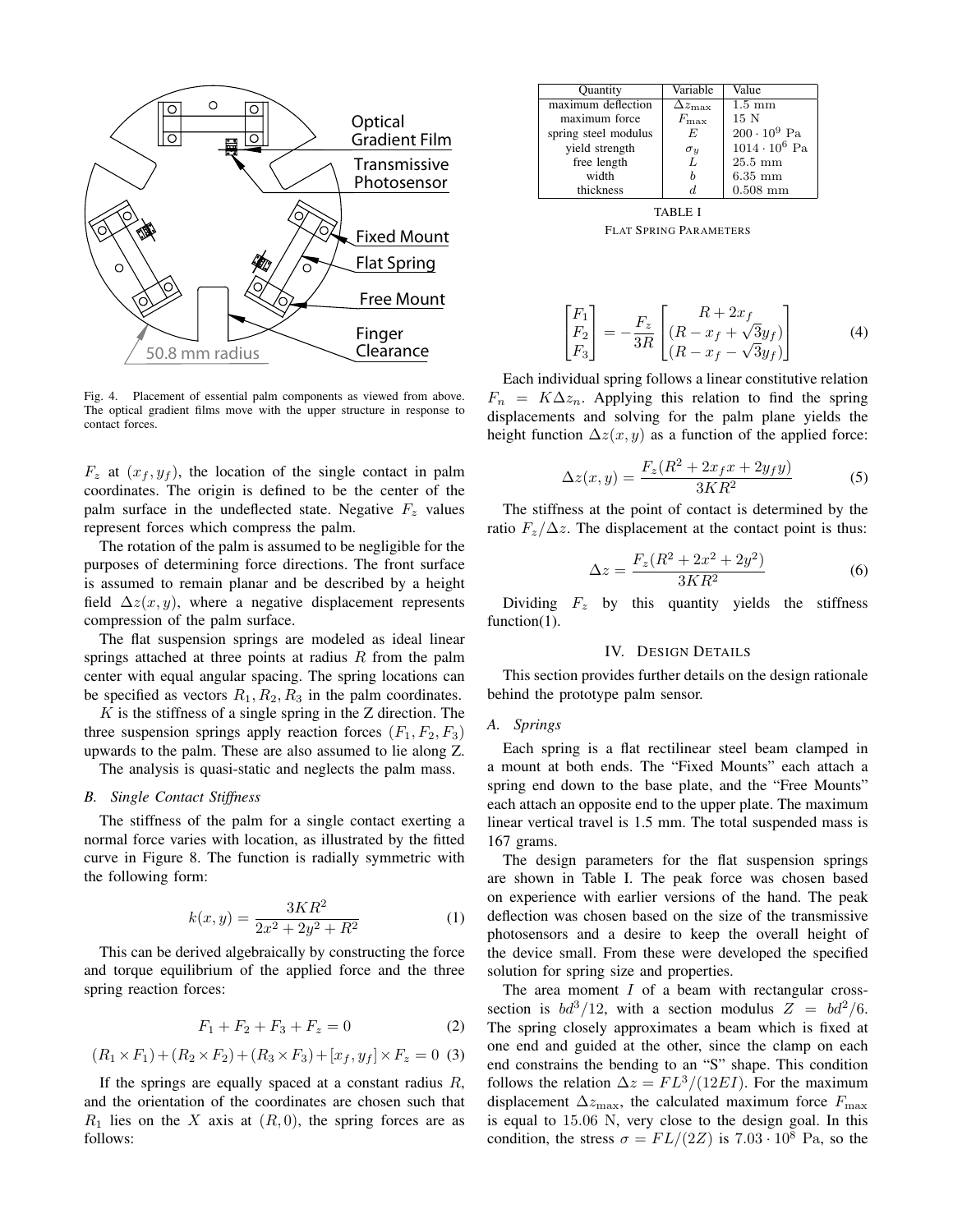

Fig. 5. Location of force calibration probe points. Each point is deflected to three depths by the reference force sensor.

safety factor  $\sigma_y/\sigma_{\text{max}}$  is 1.44, i.e., the peak stress is 69% of the yield stress.

This solution keeps the spring to a manageable length but requires the use of a material with high yield stress. We chose a spring-tempered type 301 stainless steel with a rated yield strength of 147000 psi.

### *B. Optical Sensors*

The photointerruptors are typically used as binary flag sensors, but if biased correctly have a linear range in which the output signal is a monotonic function of the attenuation of the light between the emitter and receiver.

The film is ordinary transparency film laser-printed with a linear gradient which varies in the vertical direction. The resulting attenuation of the beam results from the absorption of the varying gradient density as integrated over the beam width, and thus linearly varies as the film is moved vertically through the sensor. The film is uniform in the horizontal direction so the sensor is insensitive to other translations. The sensor circuit board incorporates a buffering amplifier with simple offset and gain control and outputs an analog voltage to the hand controller board.

### V. CALIBRATION

The raw photosensor outputs must be mapped to ground truth contact force in order to provide accurate force measurements. The analog processes in this function include the spring function, the gradient film pattern, the photosensor response, the gain and offset circuit, and the analog-todigital conversion. Our calibration process measures the raw response to known inputs to compute a single composite calibration function combining all effects.

The palm is calibrated using a procedure in which the palm is moved by the robot arm against a reference force  $sensor<sup>1</sup>$  mounted to the robot table. Point contacts are made with a 5 mm ruby ball probe at a grid of locations as shown in Figure 5, and the normal force  $F<sub>z</sub>$  read from the reference sensor for each of three vertical displacements. The palm has a total travel of 1.5 mm vertically, so several load conditions can be evaluated at each point by varying the depth of the motion. The uncalibrated palm displacement sensor values are simultaneous read from the palm.

The convenience of this setup is that the same robot arm normally used to operate the hand can be used to measure the palm properties. This allows checking the operation of the palm in the course of normal experiments.

The ABB arm has a specified precision of 0.3 mm. This is more than adequate for varying calibration contact locations over the palm, but the vertical travel of the palm is only 1.5 mm, so the arm precision limits the precision of the applied contact force. This does not pose a problem for the basic calibration of the sensors since the applied force is directly measured using the reference force sensor. It does limit the precision of the stiffness estimation, since the ground truth of vertical displacement is not independently measured.

# *A. Sensor Calibration*

In quasi-static equilibrium the suspension spring forces balance the applied force as expressed in (2) and (3). The applied force can be rewritten as a force and torque applied to the palm:

$$
T_x = yF_z, \quad T_y = -xF_z \tag{7}
$$

In this form the equilibrium equations define a linear relationship between  $(F_z, T_x, T_y)$  and the spring forces  $F_n$ . The individual spring displacement sensors are not separately calibrated, but instead assumed to follow a linear sensor relationship  $F_n = AS_n + B$ . The total calibration is lumped into a single linear relationship between uncalibrated values and applied force and torque.

$$
[F_z \quad T_x \quad T_y]^T = C \quad [S_1 \quad S_2 \quad S_3 \quad 1]^T \tag{8}
$$

The sensor vector has been augmented to combine the offset and scale terms into a single 3x4 calibration matrix C. The results of performing this fit on a typical calibration data set are shown in Figure 6. In each plot the force and torque values computed using the calibration matrix and data are plotted against the ground truth values to illustrate the error in the linear fit.

# *B. Contact Location*

The location of a single contact point can be inferred from the measured force and torque as follows:

$$
x = -T_y/F_z, \quad y = T_x/F_z \tag{9}
$$

This is only well-defined for  $|F_z| > 0$ . Figure 7 illustrates the error in reconstructing the contact locations from the calibration set.

```
1
six-axis ATI mini-40 SI-20-1
```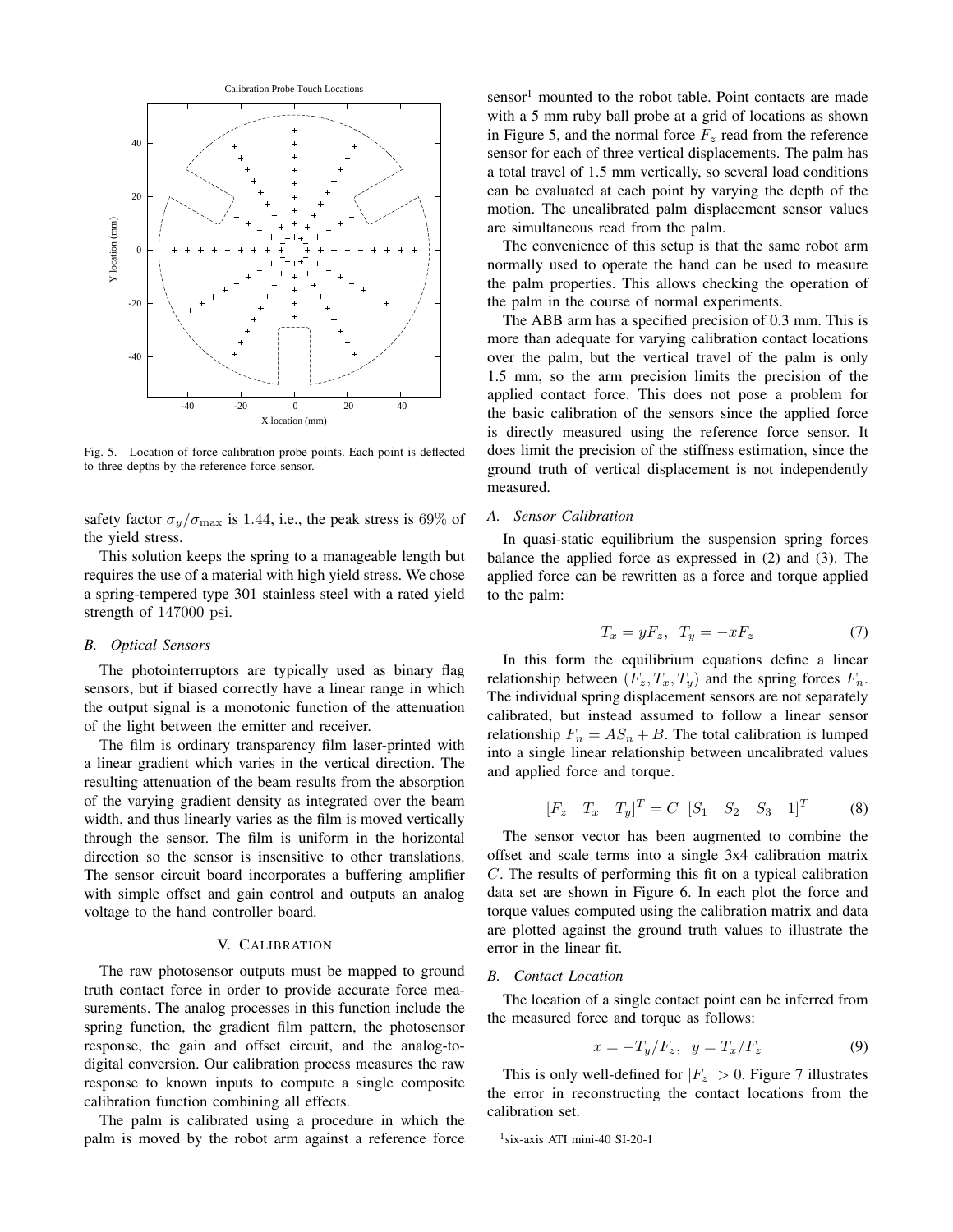

Fig. 6. Force and moment residual calibration error scatter plots. The points would ideally form a diagonal line. Normal force  $F<sub>z</sub>$  (left) fit error has a standard deviation of 1.04 N with zero mean. Moment  $T_x$  (middle) fit error has a standard deviation of 39.2 N-mm with zero mean. Moment  $T_y$  (right) fit error has a standard deviation of 40.9 N-mm with zero mean.



Fig. 7. The position error in the contact locations reconstructed from the calibration set. The X error (left) has standard deviation of 4.3 mm with 0.18 mm mean. The Y error (right) has standard deviation of 7.6 mm with 1.0 mm mean.

### VI. MECHANICAL EVALUATION

This section presents additional mechanical and performance measurements on the prototype.

### *A. Measured Spring Response*

The spring function can also be estimated from the contact data. This is not essential for normal operation, but helps validate the performance of the mechanical design. This stage of calibration estimates the contact stiffness function  $k(x, y)$ from the set of raw data tuples  $(x_f, y_f, z_f, F_z)$ .

The angular error of the arm kinematics is estimated by processing the arm and force sensor trajectory to extract the initial contact locations during the slow approach of the palm to the sensor. Fitting a plane to these points produces a slight correction for the a priori contact depths.

The spring function is assumed to be radial, parameterized by  $K$  and  $R$ . A linear least-squared fit is performed by optimizing these parameters to minimize the following expression derived from (5):

$$
|2F_z(x_f^2 + y_f^2) + F_z R^2 - z_f 3KR^2| \tag{10}
$$

The result of the fit is shown in Figure 8, with values estimated at  $K = 9.07$  N/mm and  $R = 37.7$  mm. The spring constant is close to the design value of 10 N/mm. The radial position of the springs is close to the actual location of the flat springs, even though it based on the simplified point spring model.

### *B. Self-Response to Gravitational Forces*

The calibration of the palm is performed with the palm facing straight down since that is the expected mode of use.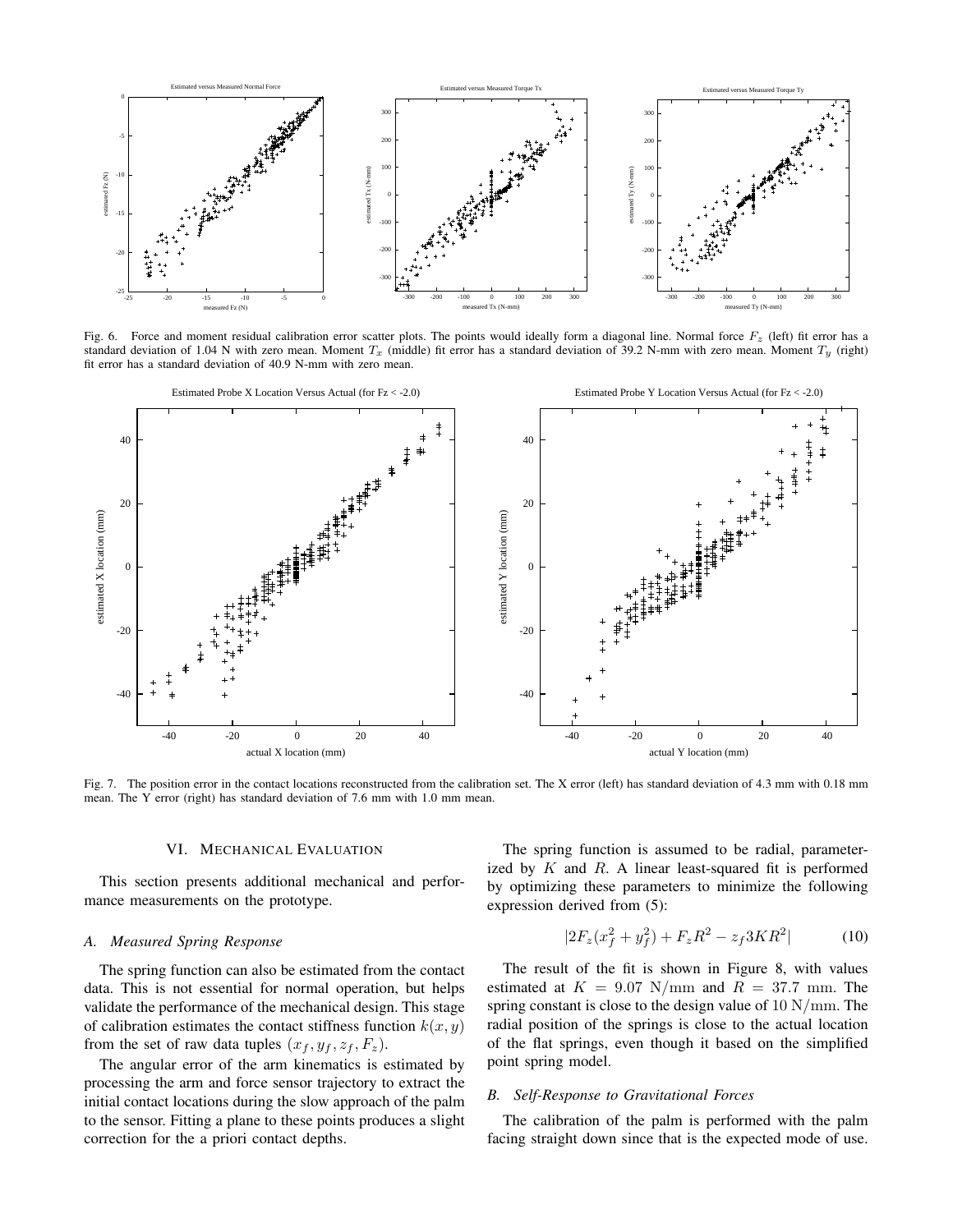

Fig. 8. Estimated stiffness versus radius of contact from palm center, showing the calibration measurements and fitted result. The fit error has a standard deviation of 1.4 N/mm and mean of 1.0 N/mm.



Fig. 9. The plot shows the gravity-induced normal force versus elevation angle. The gravity vectors were sampled over a sphere. The measured value is close to zero at  $\pi/2$  corresponding to the calibration pose with the palm facing down. The fit error has a standard deviation of 0.12 N and mean of -0.05 N.

However, the center of the suspended mass is offset 5.5 mm from the center of rotation of the springs and does respond to gravity as it is reoriented. This response is evaluated using a test procedure which systematically moves the palm over a set of orientations spanning a sphere and while measuring the unloaded response.

Assume that the mass  $m$  is displaced from the rotational center by  $r_m$ . The gravity vector with positive magnitude mg is defined by azimuth  $\phi$  and elevation  $\theta$  such that the gravity force in palm coordinates is as follows:

$$
G = mg \left[ -\cos\theta \sin\phi - \cos\theta \cos\phi - \sin\theta \right] \tag{11}
$$

The moment of the palm gravity force resulting from a given orientation is  $r_m \times G$  and the normal force is  $mg \sin \theta$ . Since the palm is calibrated face down, the measured values have offsets in  $F_z$  of mg and in moment of  $r_m \times mgz$ .

The gravity was sampled on 15 degree intervals in both  $\phi$  and  $\theta$  (i.e. a non-uniform sampling on a full sphere). Assuming a nominal gravity of  $9.81 \text{ m/s}^2$ , a least-squares fit of the measured  $F<sub>z</sub>$  yields an estimated mass of 174 grams, close to the measured value of 167 g, and the fitted response curve shown in Figure 9.

### *C. Palm Structural Resonance*

The palm is a mass suspended on three springs. The simplest, purely vertical oscillation mode is determined by the suspended mass and the combined spring stiffness with frequency  $\sqrt{3K/M}/(2\pi)$ , where 3K is the combined stiffness of the three springs in parallel. The suspended mass is 0.167 kg and the computed individual stiffness is  $9070$  N/m, so the resonance is expected to be at 64 Hz. This mode was measured using a microphone to record the audible vibration resulting from tapping the palm center. The dominant measured frequency was 65 Hz with a decay time constant of 67 msec.

This vibration rate is about twice as high as the sampling rate currently measured by the Arduino microcontroller on the hand controller, e.g., the sampling rate is approximately one quarter of the Nyquist limit. For this reason, the current system is unsuitable for any dynamic measurement involving substantial transients. To eliminate transients during calibration, the arm movements are slow and the system is allowed to settle for 500 msec prior to reading the sensors.

### VII. RELATED WORK

This paper builds upon the work of the Simple Hand project[8][13]. The demonstration of probabilistic grasp strategies using sensor-based abort and retry [14] and statistical grasp modeling [9] are direct motivation for extending the sensor suite of the Simple Hand prototypes with palm sensing to improve grasp modeling.

This palm design implements a solution to the threeaxis planar case of the more general problem of "intrinsic contact sensing"[1]. The basic process is similar to a patented three-axis planar device which senses force magnitude and location[11]. In both cases a primary difference is the assumption of soft elasticity and macroscopic movement in this design.

The idea of a robot palm has arisen as a general nonprehensile manipulator[3] but its role as a general purpose manipulator in conjunction with fingers is under-explored.

Optical displacement sensors have been explored in force sensing[7], including the use of inexpensive photointerruptors[6], and in parallel with three axes of microscale flexure bearings[10]. However, these sensors have still been conventionally stiff, and did not use a gradient film to extend the range of the photosensors.

A large body of work in manipulator sensing is concerned with designing sensor arrays to produce a dense image of contact forces on a hand[16], usually motivated by the properties of human tactile sense[2]. This typically involves tradeoffs in robustness, cost, or accuracy to solve the difficult problem of distributing tiny force sensors over a wide area